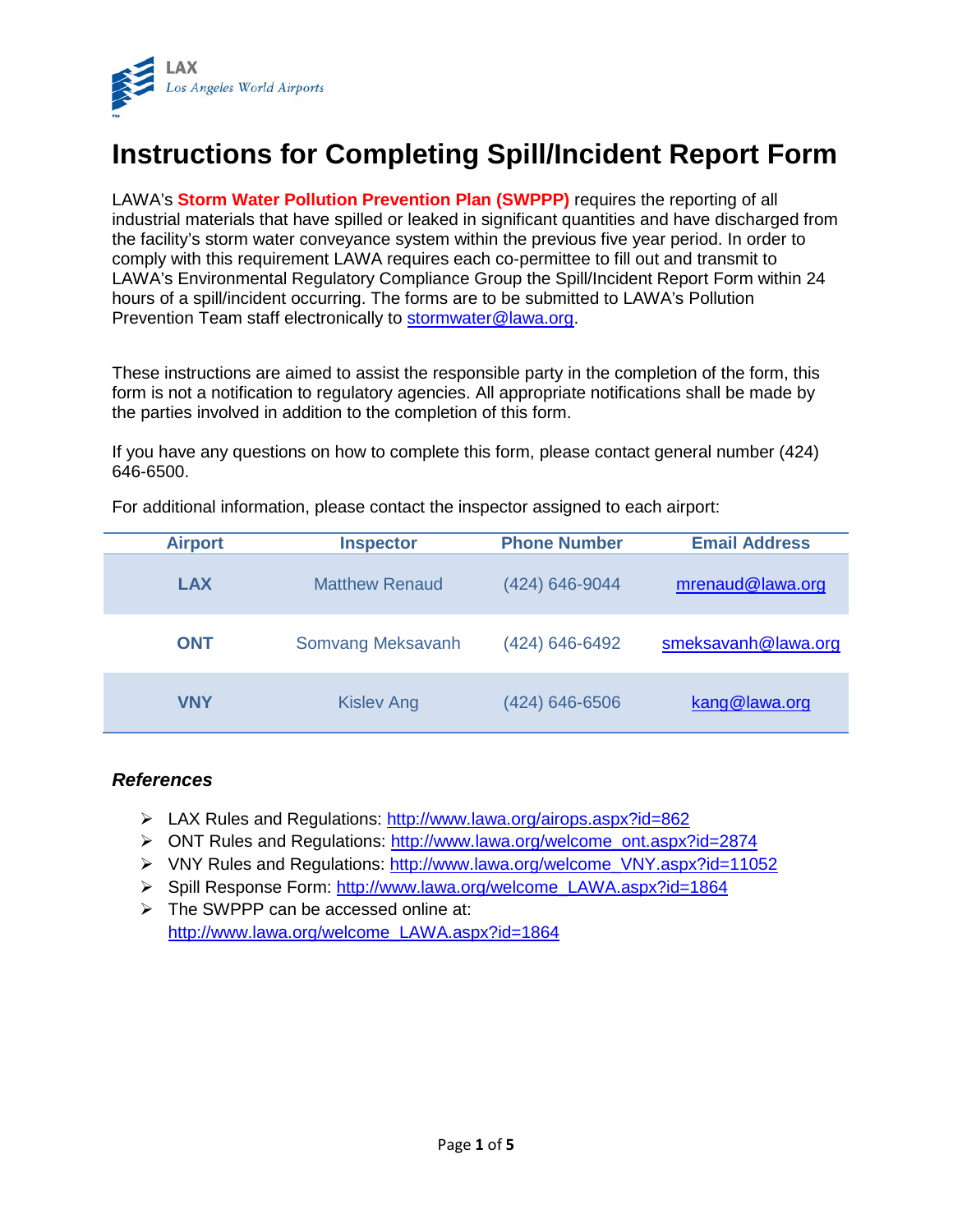

## **When to Report:**

If any of the conditions are met in the "Report" box, the form shall be completed and transmitted to [stormwater@lawa.org](mailto:stormwater@lawa.org) with 24 hours of the spill occurring. For LAX the ARCCC shall be notified at: 424-646-5292, for ONT Operations: 909-544-5344 or 909-821-7433; for VNY Operations: 818-442-6506.

# **When completing the form, if any information is unknown, leave the field blank for later completion/follow-up.**

### **Step 1. Complete Facility Information**

| Person Reporting    |                                                         | Date of Report: |         |                         |
|---------------------|---------------------------------------------------------|-----------------|---------|-------------------------|
| Name:               | Company:                                                |                 | lPhone: |                         |
|                     |                                                         |                 | Email:  |                         |
| Date of Incident:   | Material(s) Spilled/Discharged (i.e. Jet-A, gas, etc.): |                 |         | Quantity Spilled (gal): |
| Time of incident:   |                                                         |                 |         |                         |
| Weather Conditions: |                                                         |                 |         |                         |

- $\triangleright$  Person Reporting. Person completing the form information (your name, company, phone and email).
- $\triangleright$  Date of Report: Date form is completed.
- $\triangleright$  Date/Time of Incident: The time and date of the incident to the best judgment of the person reporting the incident.
- $\triangleright$  Weather Conditions: Generally the temperature (cold, cool, warm, hot); overcast, partly cloudy, clear skies; and whether there is pending rain.
- > Material(s) Spilled/Discharged: To the best of your knowledge list the product by trade (Castrol 10W-40 Motor Oil) or common name (motor oil).
- $\triangleright$  Quantity Spilled: In gallons, list the approximate volume spilled or leaked to the best your ability based on the information available.

| Location of Spill (photo document): | Extent of Spill (Square Feet) (photo document): |
|-------------------------------------|-------------------------------------------------|
|                                     |                                                 |

- $\triangleright$  Location of Spill: Describe the location of the spill including as many location identifiers or distances away from fixed objects as possible. Photos shall be taken of the area with sufficient features in the background that the location can be found at a later date (post clean-up).
- $\triangleright$  Extent of Spill: Report the extent of area that has been impacted by the spilled/leaked product. A rough estimate in square feet is required. Photos showing scale (place a piece of paper, park a vehicle adjacent to the area, etc.) shall also be included in the report.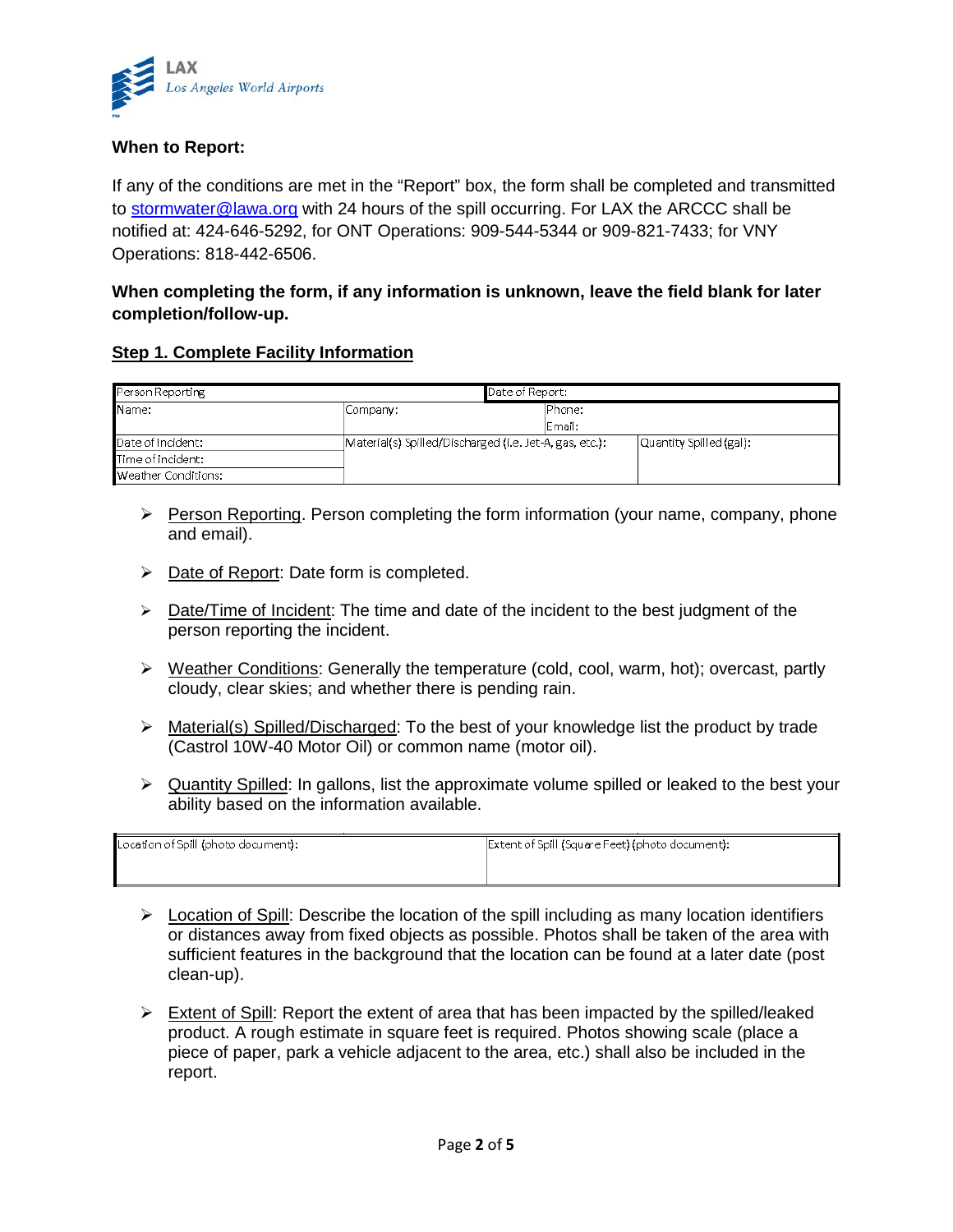

| Leaseholder Company Name:                |          |        |        |
|------------------------------------------|----------|--------|--------|
| Leaseholder's Representative Name:       |          |        |        |
| Phone:                                   |          | Email: |        |
| Company Responsible for Spill/Incindent: |          |        |        |
| Company Contact Person:                  |          |        |        |
| Phone:                                   |          | Email: |        |
| Person In Charge of Clean Up             |          |        |        |
| Name:                                    | Company: |        | Phone: |
|                                          |          |        |        |

- E Leaseholder Information: If known, provide the company name and contact information of the entity that holds the primary lease with LAWA for the parcel of land in which the incident occurred.
- Company Responsible for Spill/Incident: If known, provide the company name and contact information for an individual with the company that was responsible for the spill or leaked material. The contact info for the personnel responsible for the incident may also be included.

| Person In Charge of Clean Up |          |         |
|------------------------------|----------|---------|
| Name:                        | Company: | 'Phone: |

Person in Charge of Clean-Up: Identify the employee name, company and phone number of the company in charge or cleaning up the spill area (concrete, asphalt, soil, drain lines, etc.). If multiple companies are involved, include the additional information on additional pages.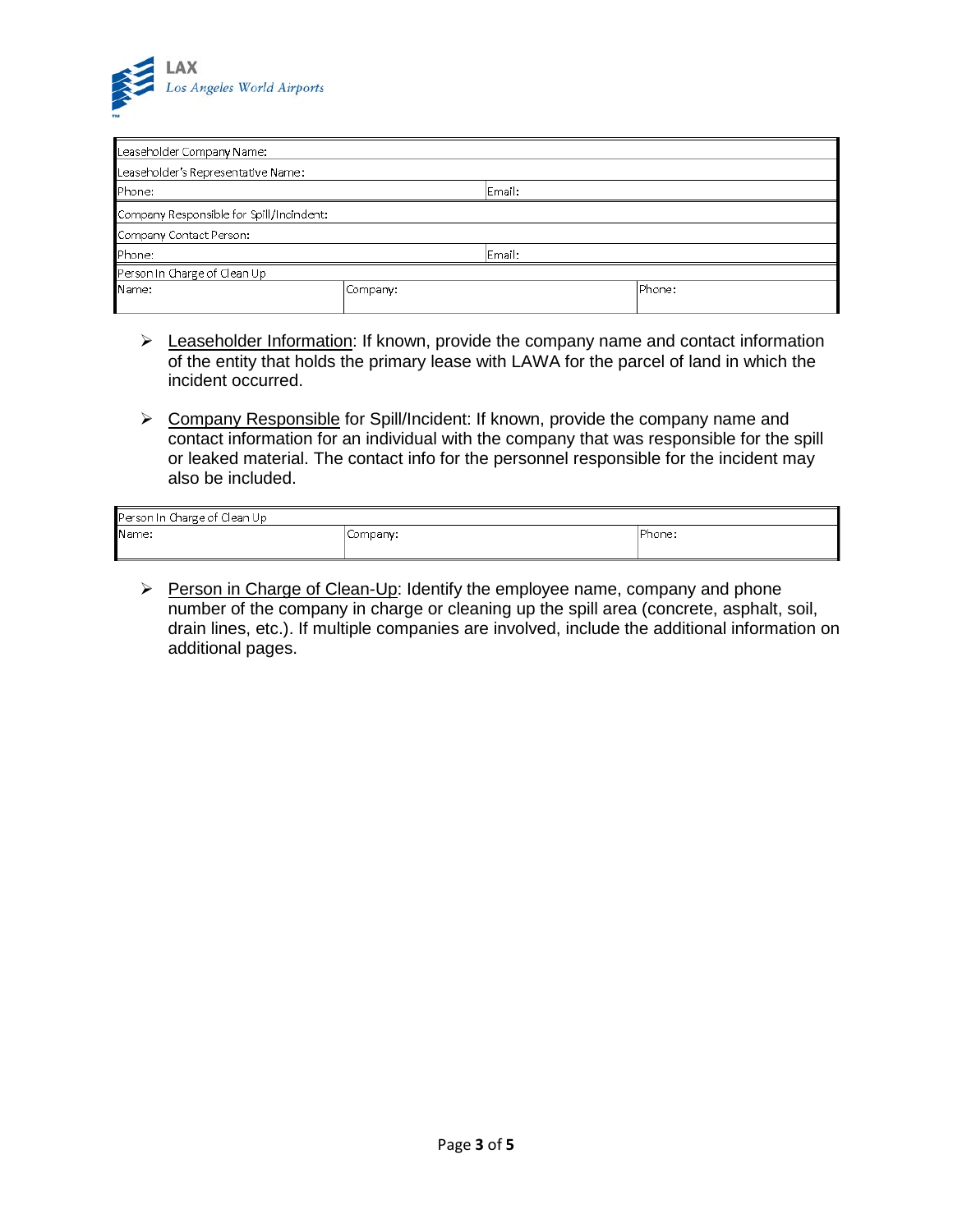

|    | Quantity Contained:      |        | Containment Method(s): |        |                          | Quantity Recovered:                     |
|----|--------------------------|--------|------------------------|--------|--------------------------|-----------------------------------------|
|    | Did Discharge Leave      |        | Spill Area:            |        | Storm Drain(s) Impacted? | Soil Impacted?                          |
|    | Lease Boundary?          | $\Box$ | Indoor                 |        | Yes                      | Yes                                     |
| ∎о | Yes                      | o      | Outside                |        | No.                      | No                                      |
| ∎  | No.                      | lo.    | Outside Covered        |        |                          |                                         |
|    | Immediate Actions Taken: |        |                        |        |                          | Spill Characteristics (i.e. Phys/Chem): |
| ∣□ | Containment              | $\Box$ | Evacuation             |        | System Shutdown          |                                         |
| ∎о | Foam Retardant           |        | n Neutralization       | $\Box$ | Other                    |                                         |

- $\triangleright$  Quantity Contained: How much of the originally discharged material has been contained. This is the amount of the total amount that was not released into a storm drain or into soil.
- $\triangleright$  Containment Method(s): What methods were employed by personnel at the scene to limit the exposure and extent of the spill (i.e. absorbent booms, absorbent material, etc.).
- $\triangleright$  Quantity Contained: The amount of free product that was originally spilled that has been containerized and prevented from further impact to surface areas and/or storm drains (i.e. material vacuumed up, scooped up, mopped up and containerized for disposal).
- $\triangleright$  Did Discharge Leave Lease Boundary: Did the impacted area cross over lease lines (if known).
- $\triangleright$  Spill Area: Indicate where the spill occurred. Indoor is completely inside a building with no outside exposure. Outside is fully exposed to potential storm water contact. "Outside Covered" is an area that has a roof structure above the area but not fully walled and exposure to windblown rain exists (i.e. a lean-to style storage area, carport wash area, etc.).
- $\triangleright$  Storm Drains Impacted: Has any product or wash water associated with the incident entered into the storm drain system. This includes passing through the grate of the inlet. Any product that goes below the grate is considered to have entered the storm drain system.
- $\triangleright$  Soil Impacted: Has the spill contacted soil or infiltrated cracks in the asphalt/concrete?
- $\triangleright$  Immediate Actions Taken: Check any that apply.
- $\triangleright$  Spill Characteristics: Note the physical properties of the product (i.e. the viscosity, color, granular sizes, odor, turbidity, etc.) and the chemical characteristics (i.e. the pH, volatility, flammability, toxicity, etc.).